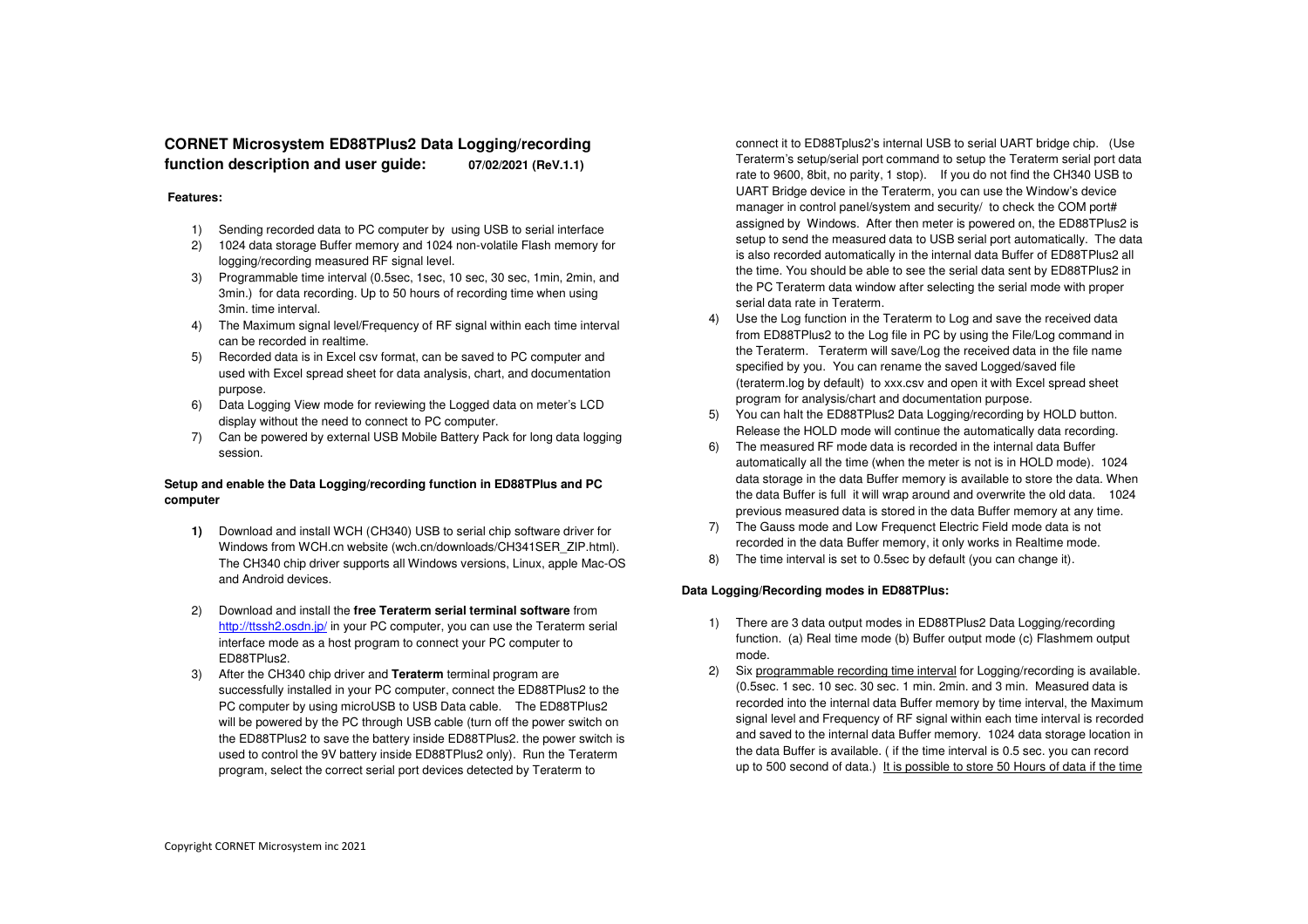interval is set to 3 minutes. (3000 min. of data, each data storage location store the max.value within each 3 min. interval). You can turn off the automatic data logging/recording by setting the time interval to "OFF"

- 3) In **Real time mode**, the meter output the real time measured data to serial port each time interval. Signal level/Frequency of the RF mode signal and signal level of Gauss mode, Low Frequency Electric field mode signal is output to serial port in Real-time mode.
- 4) In **Buffer output mode**, the 1024 recorded data in data Buffer is sent to serial port. The output data is sent beginning from the latest data first then the previous 1023 data in backward sequence. The data Buffer is high speed SRAM memory, the data in data Buffer will be lost when the meter is power off. You can save the data in Data Buffer memory to non-volatile Flash memory before power off the meter if you want to keep the recorded data in the data Buffer.
- 5) In **Flashmem output mode**, the1024 saved data in the internal Flash memory will be sent out to serial port. The output data is sent from latest data first then the previous 1024 data in backward sequence. The recorded data in Flashmem will not lost after meter is power off.
- 6) The Typical application sequence for Data Logging/recording in the field is: power-on meter-->measure the signal around area-->get into Data Logging view mode-- $>$ review logged data in LCD display window $\rightarrow$ get into Logger setup mode-->save the data in Buffer to Flashmem--> power off the meter-- > Go back to office--> connect the MicroUSB cable from ED88TPlus to PC computer--> run Teraterm program in PC--> enable the file Log function in Teraterm--> get into meter's Logger setup mode--> select the Flashmem output mode--> start sending data to PC--> change the Logged file name from xxx.log in PC to xxx.csv --> open the renamed logged file in Excel spread sheet program using .csv format--> analyze and chart the data in Excel spread sheet.

### **ED88TPlus2 Data Logger/Recording setup command**:

1) Push and hold the "->" key and click the "MODE" key then release the -> key to get into the ED88TPlus2 Logger setup mode, use the "->" key to move the cursor, use the "<-" key to activate the selection.



## 2) **Logger Setup menu**:

**(EXIT) Logger Setup** --- exit the setup mode

- 1) **Data2Send** -- select data from Realtime, or data Buffer or Flashmem to serial port
- 2) **Send data** -- start sending the 1024 logged data from selected source to serial port, It might take a while, please wait until it is finished
- 3) **Logg time** -- change the time interval of recording, (0.5 sec, 1 sec, 10 sec, 30 sec, 1 min. 2min. 3min. and OFF)
- 4) **Clear Logger** clear data Buffer to all zero, a "wait" signa will show up on screen, if it takes too long to get the clearing "done", just power off the meter, the Buffer memory will be cleared when power on, then use (7)Save to Flashmem to clear the data in Flashmem.
- 5) **Save config** -- save the new Logger setup/configuration
- 6) **RESET config** RESET the Logger setup/configuration to default
- 7) **Save to Flashmem** --- save the recorded data in data Buffer to Flashmemory, so data will not get lost after meter power off
- 8) **Read from Flash mem**  read the stored data in Flash memory to Buffer memory for displaying on LCD display window. If the Flash memory is never written before please use the (7) Save to Flashmem first to initialize the Flashmem before using the Read from Flash mem.

**\***When the cursor reach the bottom of the Logger setup menu, the menu will scrow up to show the item (8) Read from Flash mem

### **Data Logging View mode:**

The Logged data stored in the ED88TPlus2 internal Buffer memory and Flash memory can be displayed on the meter's LCD display without using the USB serial cable to connect to the PC computer, up to 50 hours of data can be stored in the ED88TPlus2 based the Logg time setup in the meter, For long Data Loggin sessions in the field with long period of recording time (such as overnight logging session) a high capacity rechargeable 9V Li-on battery with 650mAh capacity or a mobile battery bank is recommended. Please go to www.cornetmicro.com then datasheet/application tab. to download the latest "CORNET ED88TPlus2 user manual" file for detail description of the Data Logging view mode operations.

**Note1:** You can have both 1024 new data stored in data Buffer momory and 1024 old data already stored in Flashmem at the same time, (each might have its own recording time interval). You do not have to save the new data in the data Buffer to